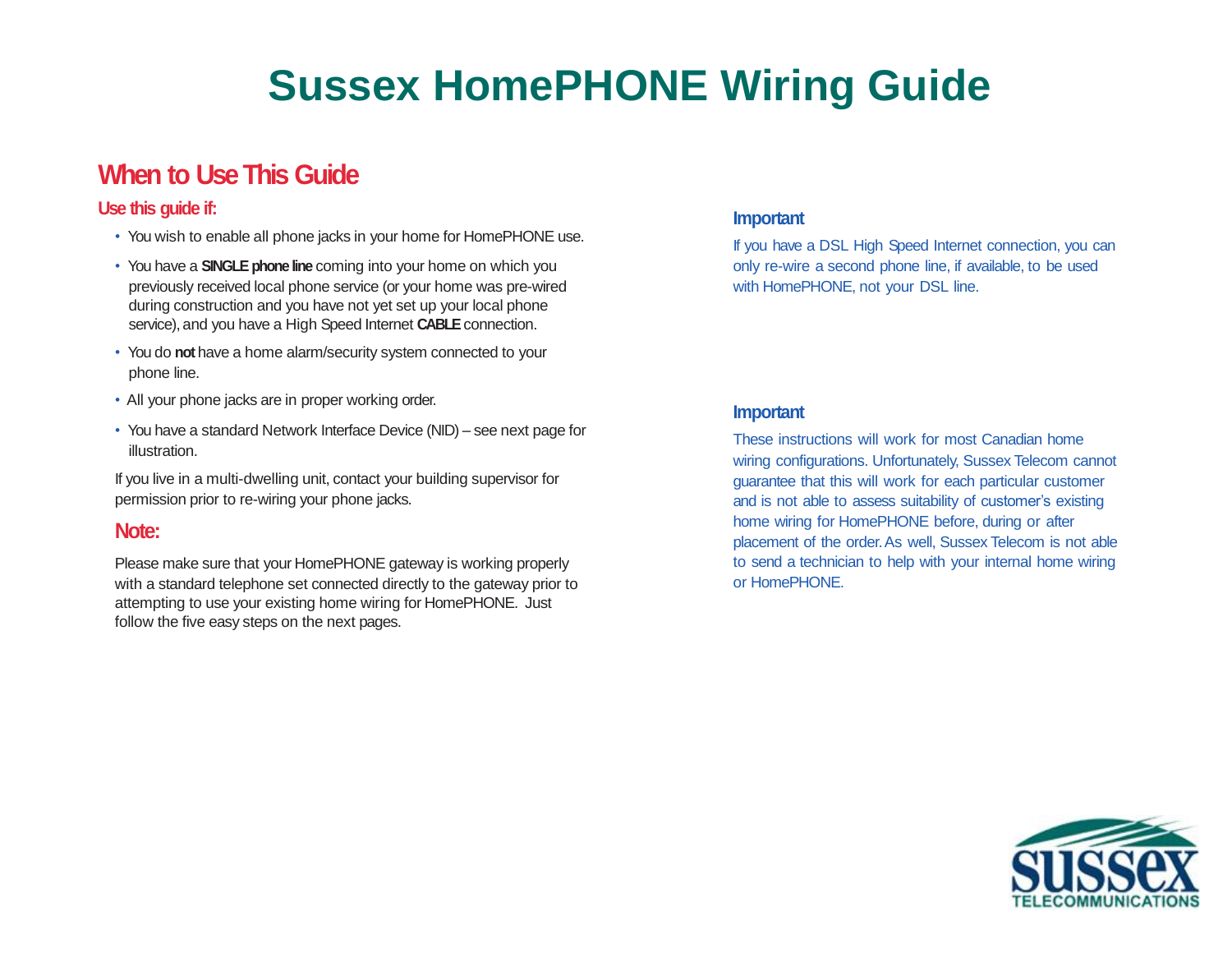

Locate your telephone Network Interface Device (NID).This is usually a grey plastic box on the outside of your home where telephone service enters. It may also be in your basement or garage. This box is a demarcation point between the local phone network, owned by the local phone company, and your home wiring, owned by you.

# *Step 1:* **Locate NID** *Step 2:* **Identify and Unplug Phone Line**



Open the "customer" side of your NID (A). You should see one or more phone lines plugged into phone jacks (B) or one or more sets of wires connected to terminals (C); these are the phone lines coming into your home. If you have one phone line there will be likely be only one connection.



Unplug the phone line for your home's primary line (B), or if no plug is present, remove the red or green wire or the white/blue or blue/white wire from its terminal (C).



Verify the line is disconnected by checking to see there is no white noise or dial tone on a phone plugged into a jack for that line (D).

# **Step 3:** Label Wires and Put a Warning Message **AND ACTENTION:**

Once you have confirmed this is the correct line, leave the phone plug disconnected (or if there is no plug, remove both wires from their terminals).

Wrap black electrical tape around exposed connections (if you removed wires from terminals, be sure to wrap each exposed connection separately), and attach a label to unplugged wires.This will warn technicians not to mistakenly reconnect the local phone line.



*You may cut out and use the tag above to label your taped-off wires.*